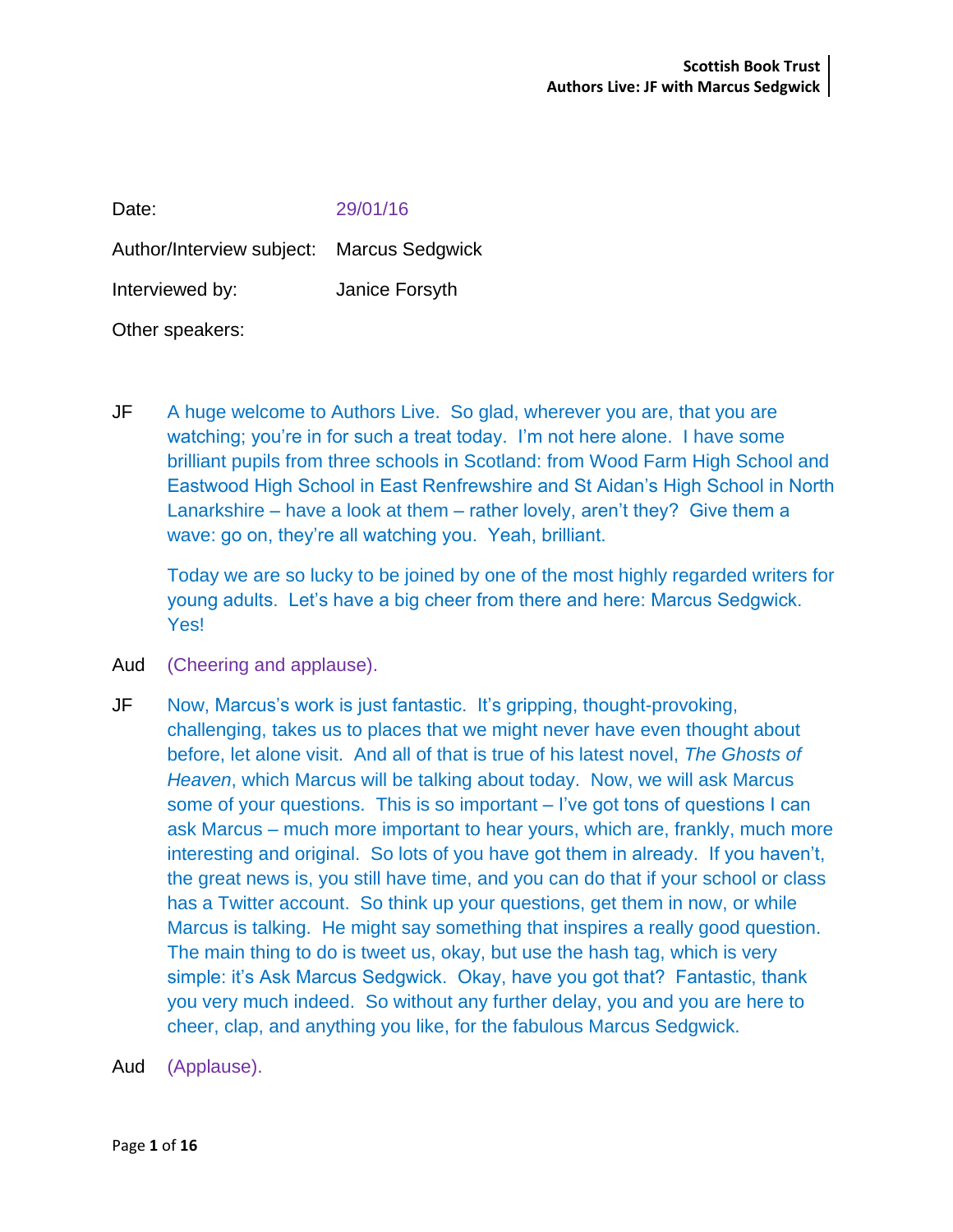MS Thank you very much. Thank you very much, those of you here and watching, wherever you may be on line. I like an audience that claps before I've even done anything: that is enormously kind of you. Now, I'm going to talk to you today about my most recent book. It's called *The Ghosts of Heaven*. And the talk that I want to give to you normally takes about an hour, but we've got 28 minutes, so I'm going to be speaking quite fast, because there's a lot of stuff that I want to rattle through. And also, I'm going to waste a couple of minutes now by talking about something else entirely different, which is this: about two or three weeks ago I received…I was about to say I received a piece of fan mail, but it would be closer to say it was a piece of hate mail. One of the things that's changed in the time that I've been a writer is now anyone in the world is free to get in touch with you through social media, through one's website, and so forth.

So I had an email, and the email was about this book. And I think it's safe to say that this girl – she was a teenage girl, I worked out – she didn't like the book very much at all. In fact, she said it was the worst book she had ever read. She was so angry that she had read this book that she wrote me an email that was this long to tell me why it was so bad. One of the things that she said about this book was that no teenager could possibly be interested in the subject of this book. And I found that statement ironic because I had the idea for this book when I myself was still a teenager; so I know there's at least teenager in the world that's interested in the book; i.e. me from 30-something years ago.

Anyway, I'll come back to that later on. This is a slightly strange book, I will admit it, because it isn't one book, it's actually like four books in one; there are four stories within this one book, and those four stories take place in completely different times, in completely different places, and I won't go through all of them in much detail. But just so you know the kind of things that are happening in this book, roughly, I'll tell you very quickly. The final part of the book takes place in deep space, and it takes place aboard a spaceship that is going to go and settle a new planet, i.e. a planet other than Earth, for the very first time, and it's, kind of, a ghost story in space.

The third part of the book takes place in a place like this. Now, this is a photograph of what we would now call…these days we'd call this a psychiatric hospital. In the time that the book, this story, is set, we'd have called it an insane asylum or a lunatic asylum, and it takes place in an asylum in New York, Long Island New York. This is a rather beautiful spiral staircase from one of these now derelict asylums. Three summers ago, I think it was, I dragged my wife all round North America visiting deserted insane asylums; you can bet how delighted she was about that! And this photograph comes courtesy of a really amazing website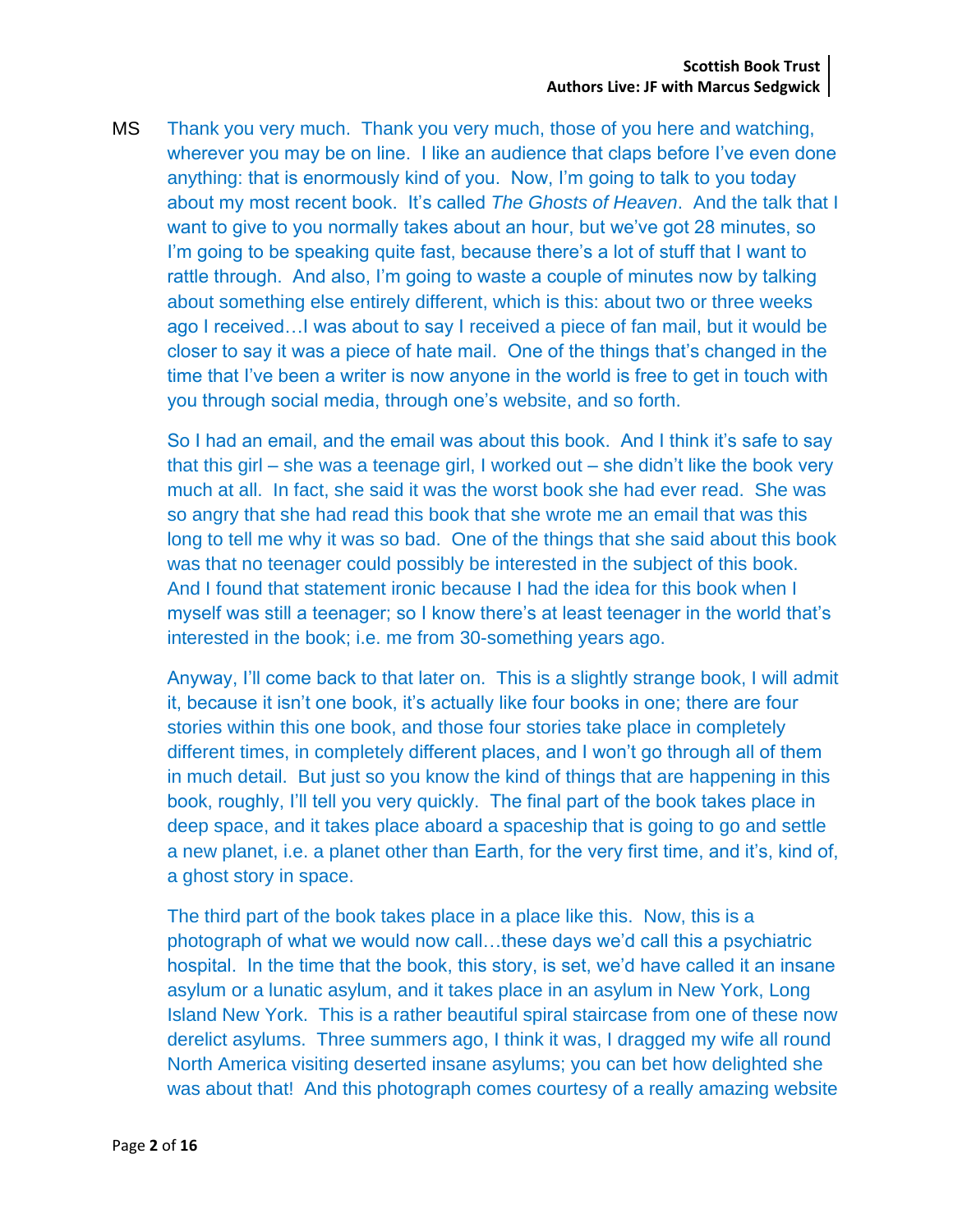called AbandonedNJ.com. If you like this kind of thing, then go and explore these old derelict buildings and take really amazing photographs.

The second part of the book takes place during the English witch-hunts, the witch trials in the very early eighteenth century, which was towards the end of the witch hunt era. And I'll just point out a small technical historical detail here: you can see that these witches are being hanged, therefore we know that these witches are not Scottish witches; we know that these witches are English, because in England we hanged our witches. Up here where we are, north of the border, you preferred to burn your witches – some choice.

And the final – or I should say, the first part of the book that I'm going to talk to you about this morning – takes place in the Stone Age in the very, very dim and distant past. It takes place in an era that's called the Neolithic; that is to say, very roughly, about 10,000 years before the present day. And in this part of the book there is a girl, teenage girl, and she's about to make a very important connection. She's about to make the connection between the spoken word and a written mark, whether it's a charcoal mark on a wall, or something. When she makes that connection, she will have effectively have invented writing, or invented the beginning of what will become writing. So it's a very, kind of, big moment for our species, if you like. And this is the bit that I'm going to talk to you about this morning.

Now, the only thing that links these four stories, that you might have had a little bit of a clue about, so far, the only thing that links these four stories is the image of the spiral: the symbol or image of the spiral. And I'm going to talk a little bit about spirals and explain why they're in the book. This was the thing that had upset this girl who wrote to me, so much. She said, no one can possibly be interested in a spiral. Well, I am, sadly.

Here's a nice spiral. Just gaze into this for a minute or two, while I talk to you. You might want to just gaze into the centre of this revolving thing. Find your happy place. I don't know if this is going to work in a classroom at home, but in the studio here, just gaze into the middle of this spiral, and when you feel ready, just repeat after me, 'I will buy all of Marcus's books.' No, don't do that! I will get in big trouble: I'll be sued. The BBC will throw me off their… Spirals, I think, are very beautiful. They are also, kind of, quite mysterious things. We often use them, these, kind of, swirling things, to imply something that is mysterious or unknown; but they appear all around us. A spiral like this, which is genuinely moving – look at another spiral here, and this spiral isn't moving, but somehow seems to, kind of, move. They have this, kind of, innate energy in them. But as I said, spirals are all around us in nature. We live in a galaxy that has spiral arms.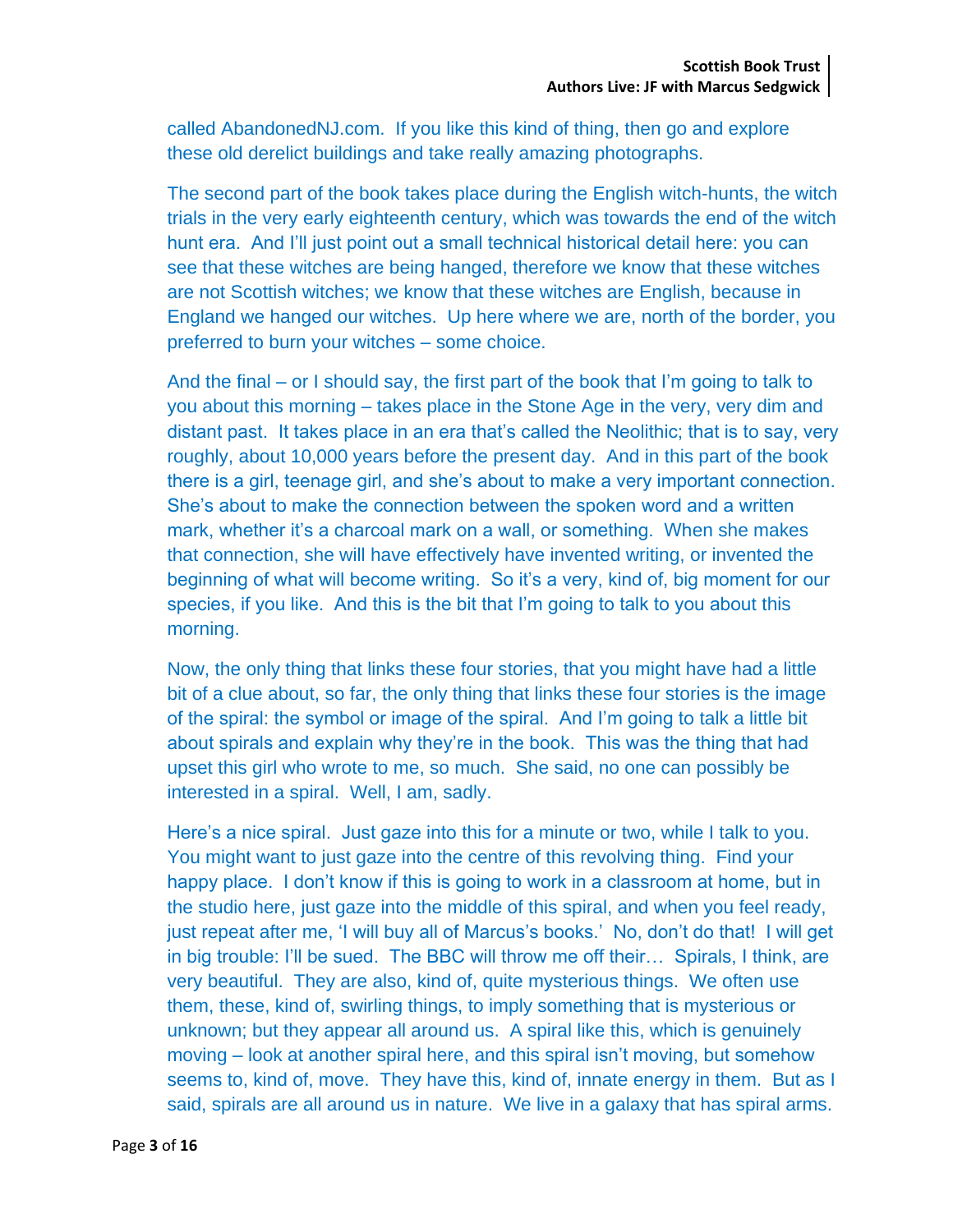DNA that makes up our genetic make-up, that is twisted spirals, helixes. This is a fossil shell, a fossilised shell cut in half: you see a perfect spiral. The head of a sunflower – that spirals, and you might, at first, think, where's the spiral in that? But actually, you've got two sets of interlocking spirals, one going clockwise, one going anti-clockwise. And Man has also been very good at using spirals and building spirals; so here, this is a very beautiful spiral staircase in Venice, Italy. This is the Guggenheim Museum in New York, Manhattan; and this is an observation tower in Lausanne, Switzerland. We love spirals: spiral staircase is the most common, but once you start looking for them, they are all over the place.

Now, let's go back in time. Let's go back about 20, 30,000 years and to some of the first instances, the first, kind of, recorded instances we have of people making their mark on the world. These are paintings from a cave called Lascaux in France, and these are paintings from…even older paintings, again in France, from a cave called Chauvet. As far back as we can trace mankind, we have been making art, we have been making marks: we have been trying to leave our impression on the world. These paintings here are thought to be about 30,000 years old. That's, kind of, almost unimaginable. And there are some caves in South Africa where there are paintings that are perhaps even older than that: tens of thousands of years older than that. So it seems that, as long as we have been around and existing on this planet, we have been trying to draw things, to make things, but not yet to write things. As I said, at this part of the book there is this girl who is about to make this connection. She's about to, kind of, effectively invent writing. This isn't writing, and nor is this; but this is…one of the other things we see in this very old, prehistoric art, are either, whether it's carvings like this, or paintings with charcoal, or whatever it might be – ochre – symbols, very primitive symbols. These symbols here, this triple spiral, this is actually relatively recent; this is Celtic, which makes it a couple of thousand years old, not much more than that. Some people think this Celtic triple spiral has a meaning, and that what this Celtic triple spiral means is, it means fertility. So we're starting to see a connection between a mark and a meaning, but it's not yet writing.

And we have to come forward in time from those early cave art to about 6,000 years ago. Primitive marks like this, that were made, these are the kind of marks that you find in caves all around the world, whether you're talking about Australasia or Africa, or wherever you might be. The first marks that were made on cave walls tend to fall into these six categories: and you'll be pleased to see – I was pleased to see – that one of these six categories that archaeologists have decided upon is the spiral – but there are six of them in all. And the funny thing is, they're the same all around the world, so people who were living at other sides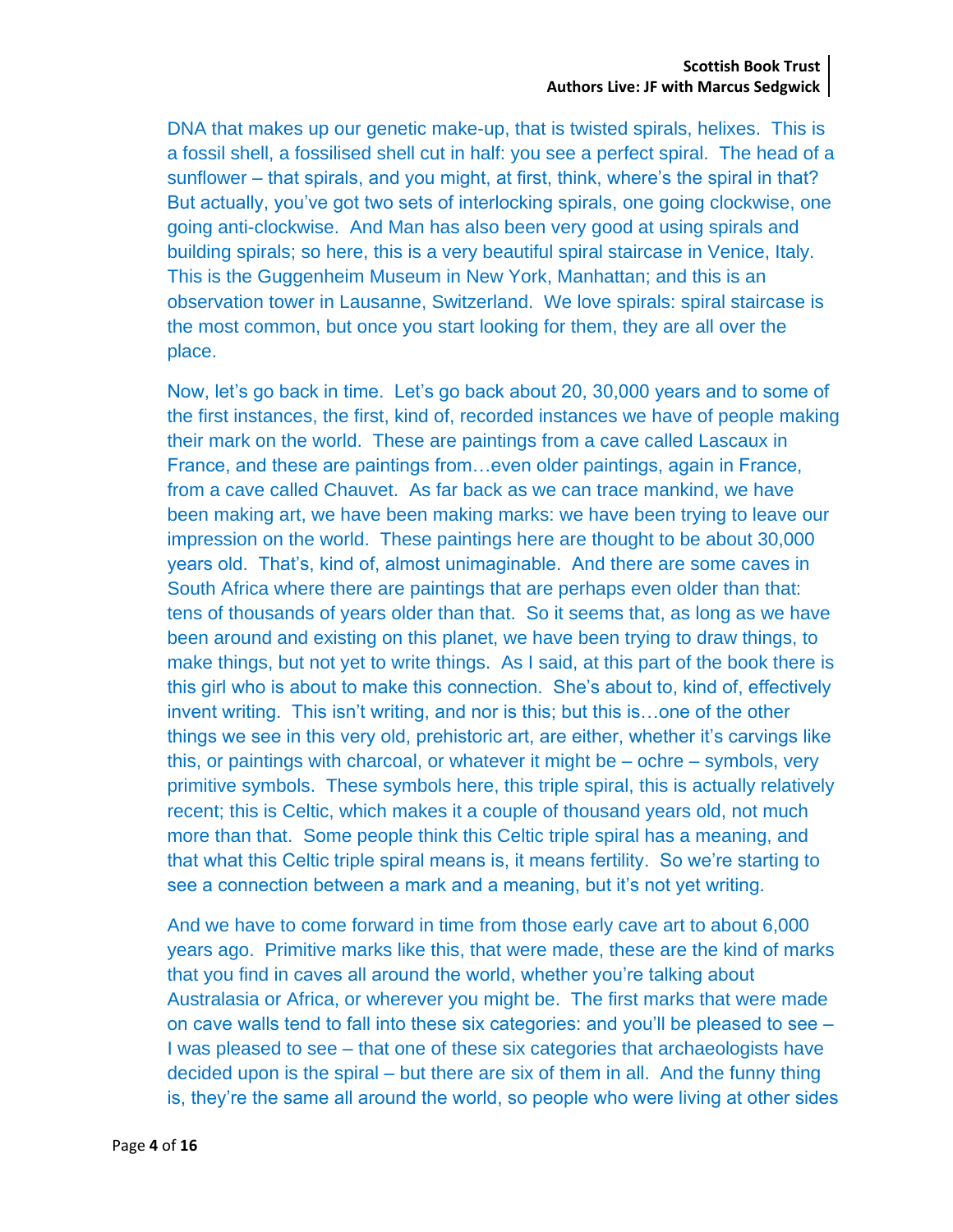of the planet were creating these same six kinds of marks. There's a strange reason behind that: it is thought that – I don't know if you've ever sat in a completely dark room, being completely blindfolded so you cannot see any light at all – it's a strange thing to do. If you wait long enough, your eye, your brain can't stand not seeing anything, and your brain starts to fire off random signals generated by your retina; and these are the patterns that you see. Archaeologists think that is why these were the first marks that people in dark caves started to paint on their walls.

This still isn't writing, however: this is just random marks. And we have to come forward to about 6,000 years ago, and we come across things like this. Now, these are symbols, they are called the Vinča symbols; they are from Southeastern Europe, and there are lots of them. We don't know what these mean, what these mean. No one has deciphered these, or decoded these; but it is thought that these start to have a meaning. Now, some people say – linguists, who are people who study language – they say this isn't writing. They call it proto-writing, which means stuff that came before writing. But I say, supposing – and here, look, here's a spiral symbol down here – I say, supposing this symbol here, supposing that means danger; that mark has a meaning, and therefore, to me, that is the beginning of writing.

Now, I'm going to move back to the cave with the hand. This is a lovely image that was lent to us to use today by a man called Pablo Humanes. It comes from Argentina, where there is this very beautiful cave with these hand prints around it. And as I said to you, the story, this part of the book, features a teenage girl. She is on the cusp of inventing writing. Why did I choose a teenage girl? Now, you might say to me, well, you chose a teenage girl for your book because you're writing a book for young adults, predominantly. That's why you chose a teenager to be the protagonist in this part of the book; and the answer to that is no. Actually, all the other characters in this book are all either adults or young children. She's the only teenager in the whole book. And the reason I made her a teenager is for a very specific reason I want to talk about now.

Archaeologists have now worked out that lots of these hand prints weren't all made by men; they weren't made by the kind of artist or shaman or painter figure in society. Lots of them were all made by women, and lots of them were made by children and teenagers. And I thought that was a really interesting idea, that it wasn't just, like, the, kind of, old figure in the tribe who made these paintings, but everyone was doing it, including, as I say, teenagers.

Now, I don't know how you feel about being a teenager. I remember being a teenager very, very clearly. But one thing I think is true, is I think our society –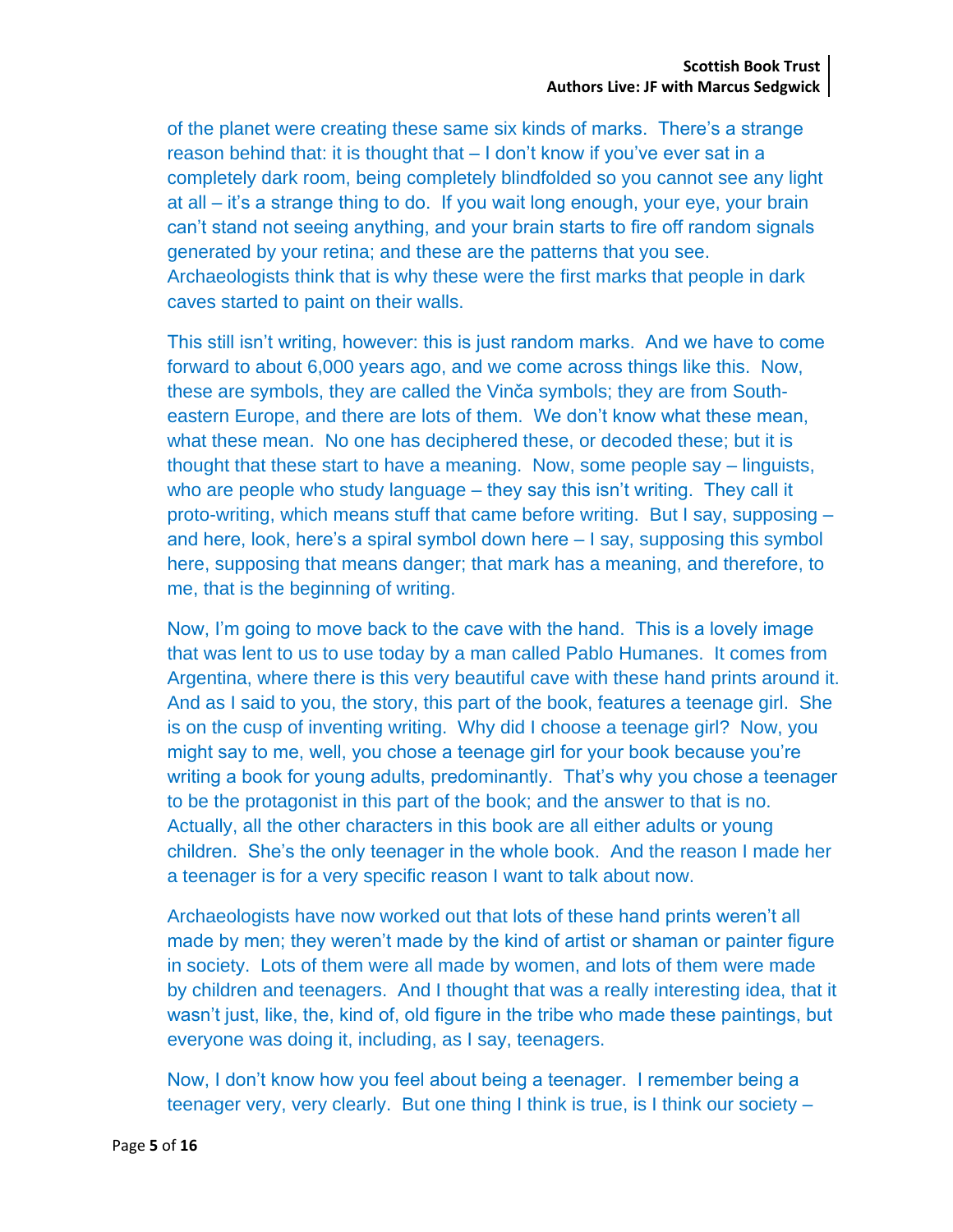and I'd really love to know what you think about this, online, perhaps, later – I think our society gives teenagers a really rough time. We really talk down to teenagers. We patronise them, and if you ever hear about a teenager in the news, it's because they've done something bad. It's because they've mugged a grannie; it's because they were having sex under-age; it's because they were doing drugs behind the bike shed. And unfortunately, I think that bias that we share in society about teenagers even extends into the scientific community. So when this news article was released, that teenagers had been making this art, this is how the scientific community reported it: there were articles like this. 'Ancient cave art full of teenage graffiti' – or even better, the article from *The Independent*, which is a pretty serious newspaper – 'Cave paintings are graffiti by prehistoric yobs.' So you can't get a break, you know; here we are. We think teenagers are making art, but no, they're just saying, oh, it's just graffiti, it's nothing sensible or intelligent.

Now, that really, kind of, bothers me, I have to say. One of the things that has been changing in recent years, one of the things that has come to us because of the way that we can now study the brain in much more detail by using MRI scanners – we can study living brains as they are thinking, as they are working – and a lot of the research, therefore, that has been done into the brain has been done, also, into the teenage brain. And scientists have established that lots of the things that we think of as typical teenage behaviour – I'm generalising here, but I'm sure that you know the kind of stuff I'm talking about; the stuff that parents moan about, the stuff that teachers moan about: being impulsive, being experimental, taking risks: even the fact that often, as teenagers, we need to sleep until midday – I mean, I remember having to sleep for hours and hours and just not being able to wake up, as a teenager – all of that stuff has now been explained by scientists as a function of the way the teenage brain works differently from the child's brain and from the adult's brain.

And I see teenage-hood, if you like, as this bridge between being a child and becoming an adult. And I think it's a difficult journey, to be honest, but I don't think we're being served very well by articles such as this one: so here's an article, scientific article: 'Adolescent risk-taking, impulsivity and brain development – implications for prevention.' They don't want you to have any fun at all. They don't want you to do anything impulsive at all; they want you to be nice and behave; and why can't you just be like us adults, who, you know…it's not as if adults never do bad things, is it? Crazy!

So this bias, as I say, extends into even the scientific community. And I'm now going to draw to the defence of the teenager this man here, who you might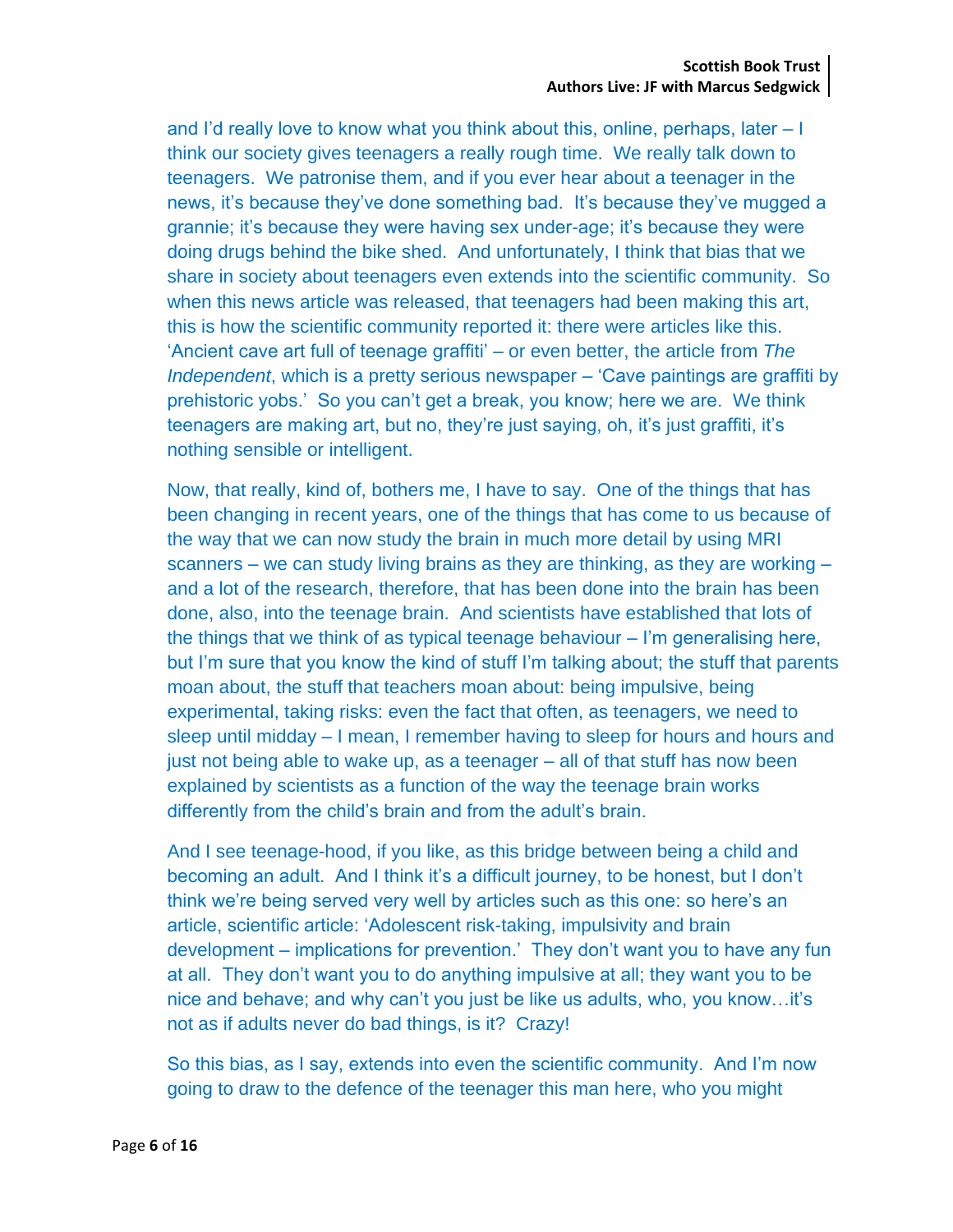recognise: this is Charles Darwin. You, I'm sure, remember Charles Darwin came up with his theory of natural selection, the survival of the fittest. He developed this theory of evolution. And my argument goes like this: I don't think there's anything in us human beings that isn't there for a reason. Evolution has put it there, if you want to put it like that, for a reason. So I say, if teenagers, to generalise, take risks, are impulsive, like to experiment, it's there for a reason.

And I think this is what the reason is. Let's go back to that Stone Age society 10,000 years ago, or much longer ago. Think about life expectancy at that time. You probably didn't even survive past being a teenager. A few people will have become adults. We have rare skeletons of people who were 50, 60, 70 years old, but they are very, very rare. Therefore, if you think about it, the bulk of our population, our adult population, is effectively teenagers. You guys are in charge. Now, some people might find that a scary thought. I think it's a really powerful thought. If it is true that teenagers like to take risks, and experiment, and be impulsive, it's there for a reason. I think it's probably because it helped us evolve; it helped us survive; it helped us experiment, and it helped us outcompete all the other human species – because there were other competing human species at the time – so we were the ones who dominated and came to prevail. Therefore, I thought, if it's anyone who invented writing, it's going to have been a young person. Perhaps it was a teenage girl who invented writing; and that is why it's a teenage girl in my book who makes this decision – not because I'm writing a book for young people. This is what Charles Darwin had to say about that.

So this is all very well: at this point I've decided I'm going to have this section of the book, there's a girl, she's going to invent writing; she's living with this tribe; they're going on hunting expeditions. That's all very good, and I was about to start writing it, and then I thought, hang on a minute; there's a problem. There's one big problem with this, and the problem can be summed up most ably like this. This is a film poster from a film I think released in the year that I was born, i.e. 1968. It's a film called *One Million Years BC*. Have a look at this. You might be able to see that there are a couple of things wrong with this. I count roughly 15 things wrong with this poster from the mere fact that here is a Brontosaurus eating someone. Well, (a) we know Brontosauruses don't exist; that was the news a few years ago; (b) if they did exist, they were vegetarians, and (c) they died out 63 million years before Man was around.

So, added to the fact that she appears to have lipstick on, we've got problems. What I'm trying to say to you here is that it's really, really hard to write realistically about a time that we simply know next to nothing about. What do we know about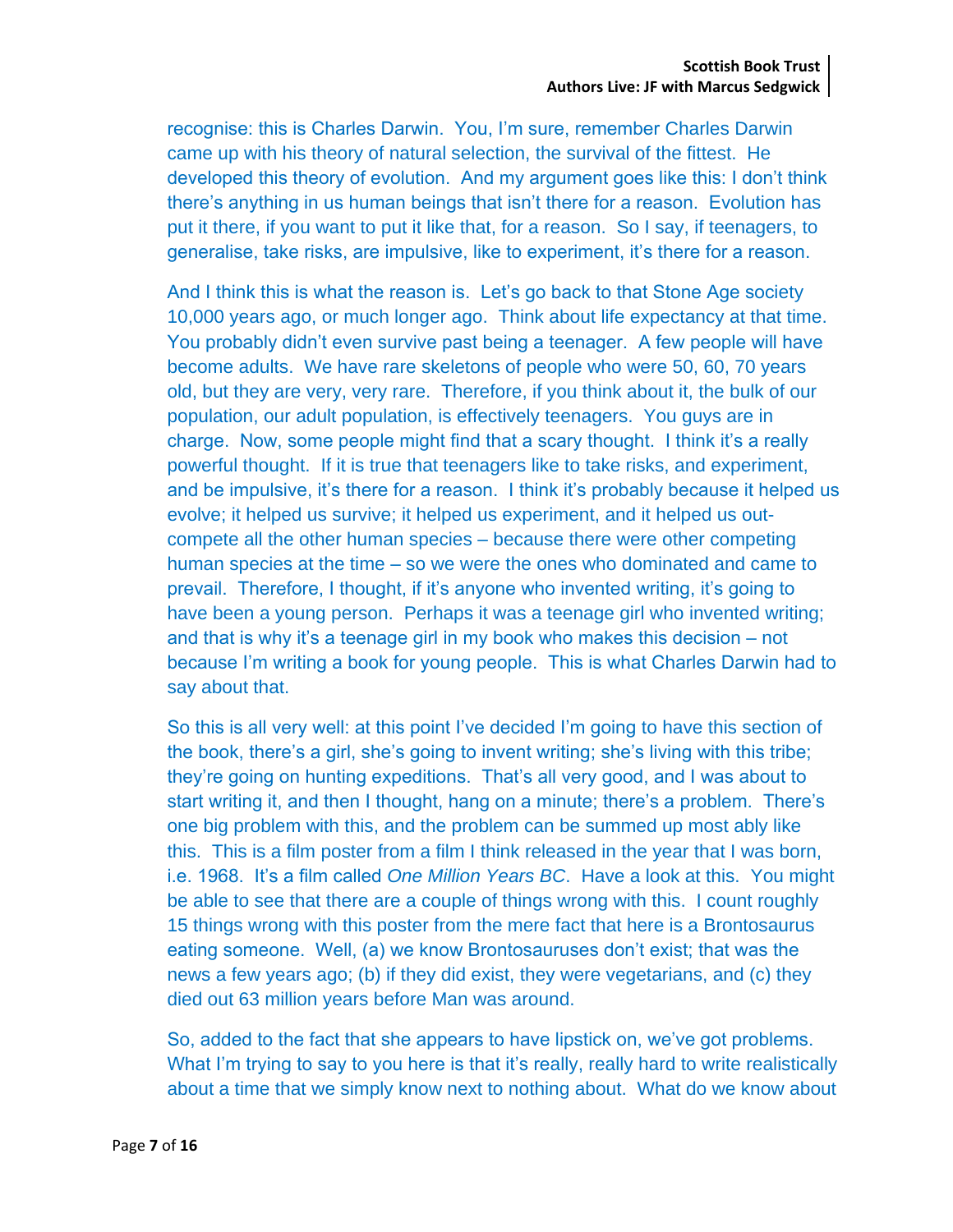the Neolithic? Very, very, very little. And I thought, you know, whenever you see depictions of the Stone Age, it's always either something like this, or you get characters' names that always have at least one 'K' in them – names like Kodak and Tupak, and things like that – well, you know what I mean – but lots of Ks, as if the language is always hard and brutal because the life was hard and brutal. We don't know that. For all we know, the world that they lived in, the language they were using, was a very beautiful language, a very soft, beautiful language.

So I thought, how do I write about this, when I don't know what the language was like, when I don't know what speech was like? When I don't know what people's names would even have been like? The solution I came up with was to write this part of the book as a poem. It's a rather strange kind of poem: it's what we, writers, like to call free verse or blank verse. You might have done this in English: you may not have done. It means it doesn't have to rhyme, which is great. It means the sentences don't have to be the same length. But I chose it because it helped to, kind of, provide the, sort of, distance. It helped make it more mysterious, I felt, because as I said, we know so little about this time. So I'm going to read you a tiny bit from the book. It's at the end of the section. And what's happening: this girl, who doesn't really have a name, she's gone into a cave with the man who is supposed to be making the art to bring luck to the hunt that is going on at the time, but there's been a rock fall. The man has been killed, she's been cut off, she's completely in the dark apart from a torch that is slowly going out – an oil torch that is slowly going out – and then I'll pick up from here.

'If there was a way, she thinks, to make a mark in the sand, and that mark to be known by all, and that mark to have a meaning – a meaning known to all – there could be different marks for different meanings. There could be a mark to mean "go" and one to mean "follow", and one to mean "find" and one to mean "help"'. And then she thinks, 'There could have been a mark to mean "run"; and if she had made that mark in the sand, then her people might have seen it and run, and not died in the sand by the dying fire. Now that she understands, it seems so easy, the marks in the sand. They could be charcoal on rock, or charcoal on deer's dried skin. They could have been…used them to say, "Go here; do this; I am there."' They could even be used, she thinks, to dream. But this is an idea that will die in the dark before it even leaves the mind of she who goes ahead when others fall behind. She who goes ahead when others fall behind moves on through the bone, through the black marrow of the earth, towards the end. She reaches it just before her torch fails for good, and there, high on a wall, she sees the uttermost secret of the innermost cave. This is the divine heart, soul, fountain face, where the blinding light takes us and saves us all, and upon it, a final mark, giant and high, black on the moon milk. She stands and stares, trying to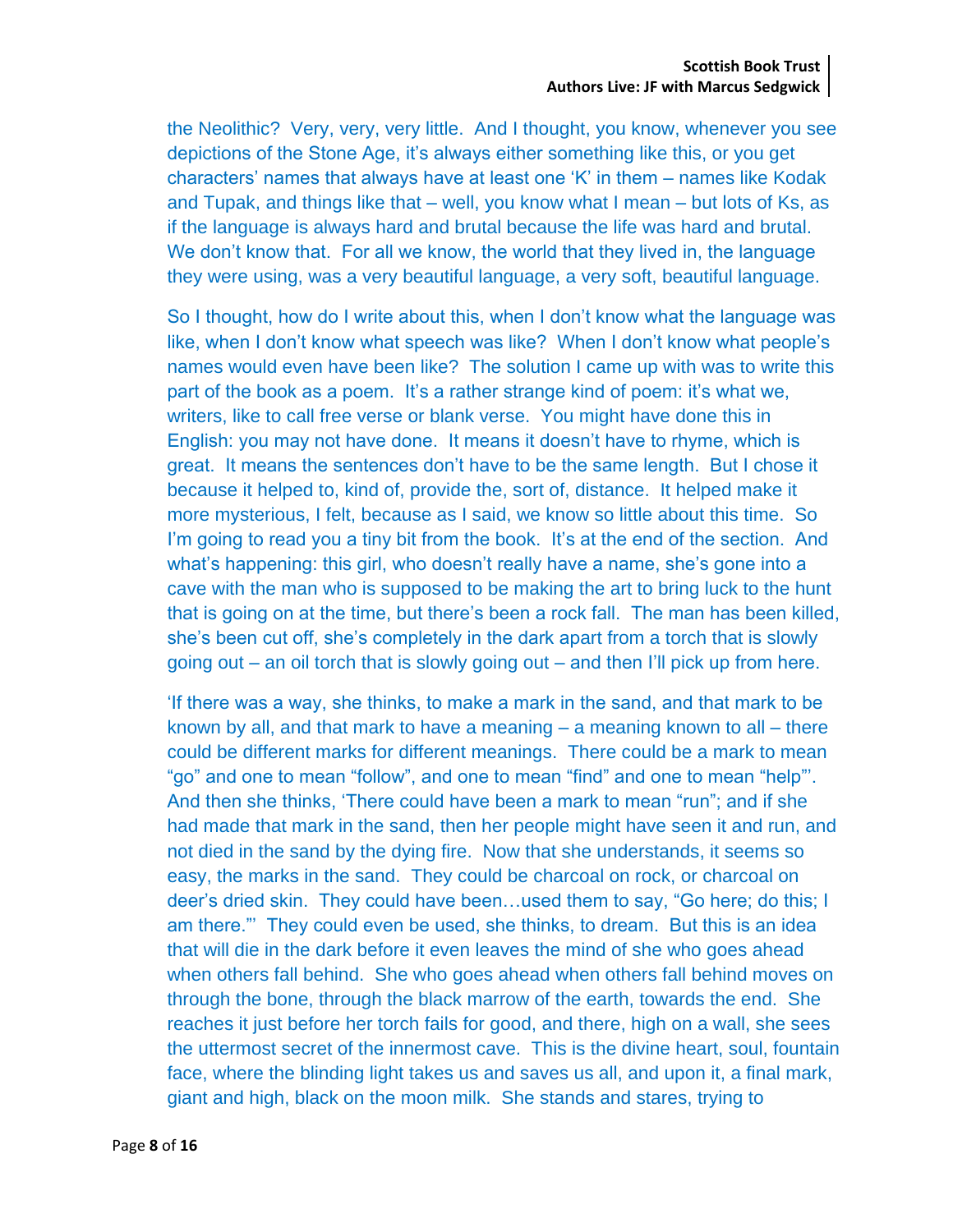understand it: the turning circle, the circling line that never meets its end. Then, the light is gone. The last beat of flame flutters out and is gone. She sits down, places the torch on the ground, stares into the blackness. Slowly, she thinks: I will die slowly in this time where this space does not move, in this space where time does not move.' She does not fear, she does not cry out. She thinks only one thing: if I could do it again, I know what mark I would make in my hand. And as she stares, her eyes show her things that are not really there: lights flicker and fizz across her mind as her eyes try to see where there is nothing to be seen, here in the space where time does not move. Bright colours flicker and fizz: lines, dots, crosses, hatches and spirals: spirals like the one that hangs above her head, invisible.

'The cave had waited for them to come, and eventually they came. They came and made their marks in the dark, and long after people stopped coming to make their marks, long after the world grows empty and quiet, long after everything has stopped walking or sliding, or even crawling, long after all that, the cave will still be there, waiting. Now, here is nowhere; the nowhere where she lies in the dark, and here, though she is in the place where time does not move, her life moves regardless. So then it is time for her to go ahead through the gate and into the void that lies beyond. She goes.'

Now, I'm just going to finish up with a couple of remarks. Let's leave this here, for a minute. This girl who wrote to me and said that this book was terrible, and she hated it so much – I have no problem with that. One of the things you have to accept, as a writer, is that not everyone in the world is going to like your book. And if ever I'm speaking to a group of people, an audience of 100 people, I think, if ten people here like what I'm saying, that's fine by me. You can't expect everyone to like what you're saying. I had slightly more problem with some of the language she chose to use about the book – some of the words that I won't repeat, since we're on the BBC today. But the thing that really upset me about it, was that she seemed to disprove my idea about teenagers: that teenagers are ready to experiment and take risks, and be impulsive; because she just didn't seem to be open-minded enough to think that someone else might like this book, even if she doesn't.

Perhaps she did prove me right, because she was rebellious enough to write me an aggressive letter; so perhaps that rebellion is in there after all, though as I say, I'd rather she'd have used different words to do it. And if you think this story is sounding, kind of, familiar, this is a very old story; and it might remind you slightly of another story, a story that you'll have studied when you were, or read when you were at primary school, or had it read to you. You remember the story of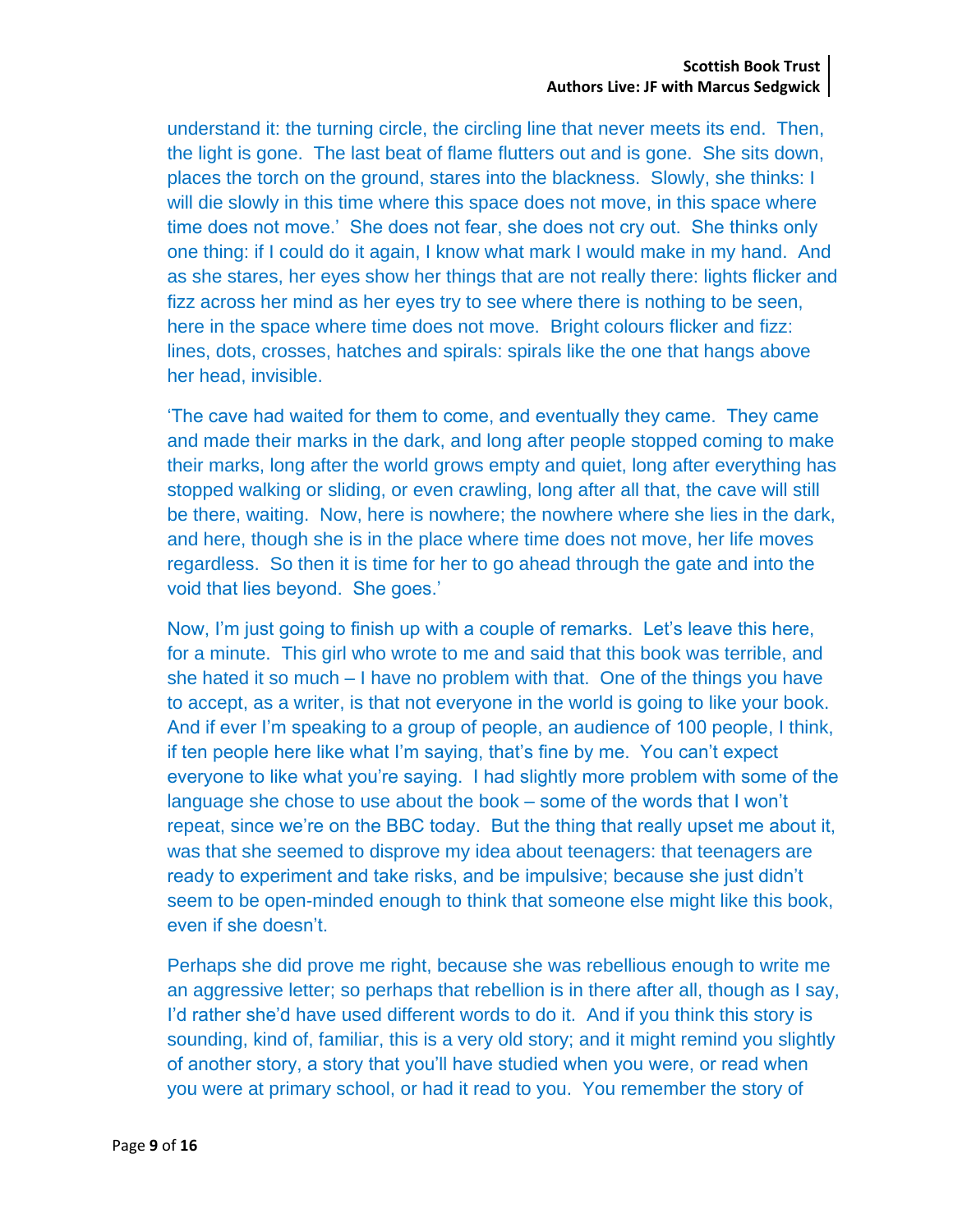Theseus going into the labyrinth to slay the Minotaur? This is the same story; this is our hero going into a dark space to face, what? A monster, danger, death – will they survive, will they not survive? And there's a name for this story: it's called catabasis, which is a Greek word that just means, going into the dark, going down below to face whatever might be there. And if you think about it, a story like the one I've been describing today, this girl going into a cave, it must be one of the very first stories that we ever told – before we even had writing to write these stories down, long before that, our early ancestors trying to find a new place to live – there's a cave; someone's got to go inside; will they fight a lion or a bear or a wolf? Will they triumph and come out a hero, or will they die in that cave?

And I really love to think that these stories, we've been telling them for, literally, thousands and thousands of years; and good stories survive. To mention Charles Darwin again, just before I conclude: I think stories are prone to natural selection in the same way that animals are, in the same way that all species are. Good stories survive because we like them so much, because they mean something to us. We tell them to our children, and they get passed on for thousands and thousands of years. Bad stories, we don't like them; they die out. So there we are. Let's go into a dark cave. Thank you very much.

JF Thank you very much indeed, Marcus. And I think we need a huge round of applause for Marcus. That was so interesting.

(Applause).

- JF You have all sorts of writers doing Authors Live, and all sorts of audiences here with us, but I don't think I've ever seen an audience so spell-bound; because there was a lot of information there, but it was really interesting, wasn't it? Anybody fancy writing your own stories – possibly inspired? Yeah, some vague nods going on. Now, we have lots of questions for you, Marcus…
- MS Yeah.
- JF …starting with someone right here. So we'll get the microphone to you. And first of all, we're going to go to this girl: so if you would tell us your name and your school before the question.
- Girl I'm Carol-Ann. I'm from St Aidan's.
- JF Great.
- Girl And my question is, which authors inspired you to write?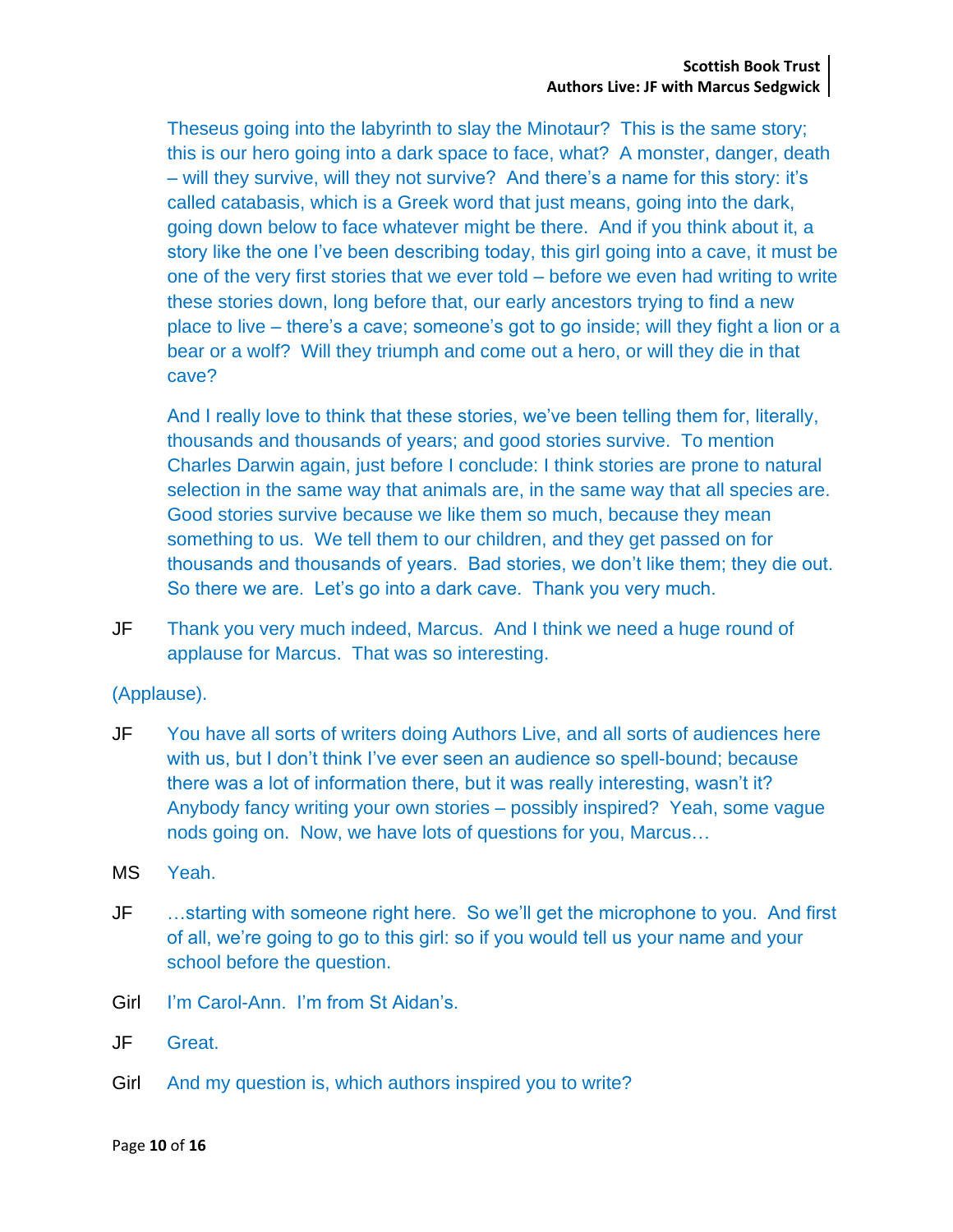JF That's a very good question, and one that I'll try and answer relatively swiftly, because the answer is, a lot of authors. When I was young, there were two or three authors in particular. There was a lady called Susan Cooper. I read her when I was your age and a bit younger. She is now 81. I finally got to meet her a couple of years ago; we've now become good friends. It was a wonderful thing, because I admired her so much when I was a young child. And she wrote a wonderful series called *The Dark is Rising*. It's still in print; it's very spooky and atmospheric, and I urge you to read it if you like fantasy fiction at all. And I think she's a big part of what I do now, because I really like the sense of mystery and atmosphere that she put in her books.

There was another writer at the same time called Peter Dickinson, who wrote similar-ish kind of stuff. Peter is still working, too. And then when I was a bit older, I really liked a writer called Mervyn Peake; and you almost certainly haven't heard of Mervyn Peake. If you've heard of Tolkien, you really should have heard of Mervyn Peake, but he's, kind of, forgotten these days. But he was writing around the same time, and I really loved his writing when I was around your age, and a little bit older.

- JF Great. Thank you very much, Carol-Ann. And we have another question here from the front row. Again, if you could tell us your name and the school that you're from.
- Girl My name is Miriam, and I'm from Eastwood High School. I was just wondering, how much research do you do for your books?
- MS How much research do I do for my books? Well, that varies enormously from book to book. Some books there is almost no research and you just, kind of, make it all up. However, I do like doing research, and for several reasons: (a) it can just be fun; (b) it can take you very interesting places that you can call work, but actually you're having a nice holiday somewhere. Most importantly, however, you come across ideas that you would not have thought of yourself; and, you know, a lot of the stuff that I was talking about today in this presentation, all this stuff to do with prehistory, for example, I did a lot of reading about these things, these hand prints and things. I was reading about tribes that still do that today: in some of the remote parts of Indonesia, for example, there's a tribe where they do a very strange thing. They cut off a knuckle every time they have a bereavement in their family. So some of the old people in the families have just got, kind of, knuckles like this, now – no fingers left. They deliberately do it – very strange thing – I worked that into the story.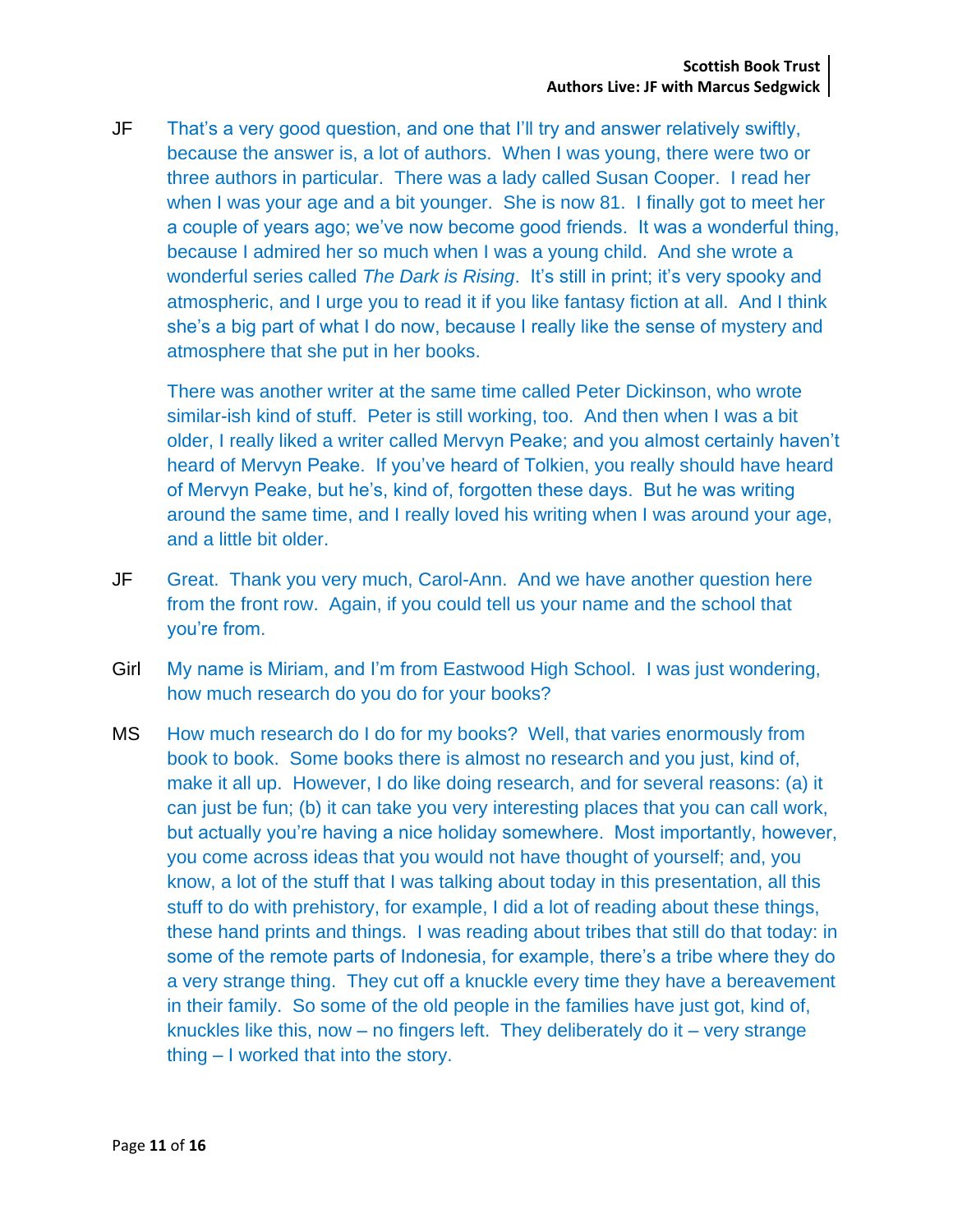But yeah, research can make your life easier, and it can also…as I say, you find things that you didn't know you were looking for in the first place; and writing a book is a very hard thing. I was having this conversation with a lady just behind you just before we started. She said, how do you write a book? It's a very hard thing, to write a book, I promise you. It's a very hard thing to even write a bad book, never mind one that might be good enough to get published; and you make your life easier, I think, so much easier by finding things from history, from art, from culture, from music, that are interesting enough to bring your book to life, and you haven't had to think of them yourself.

- JF Is there a certain point where you just have to say, okay, now we have to stop all of that and get on with the writing of the novel?
- MS Yeah, that can certainly happen. I can remember one book from a few years ago: a novel called The Foreshadowing, that's set in the First World War. Now, the First World War is an enormous subject; there are so many things to read about it. And I've read a stack of books, literally this high off the floor, about the things that I was interested in. I could have gone on reading forever. And there came a point where I thought, actually, I'm just procrastinating. I'm keeping on reading because I don't want to start writing a book, because I'm scared to start writing; and yet, you have to say…plus, you know, if you've got a contract, there's a deadline approaching rapidly, so it's time to stop researching and start writing.
- JF It's good to have a deadline, isn't it?
- MS It can help, yeah.
- JF It doesn't seem like it at the time, but it is good. Now, we have a final question from our audience, if we can have…have we got the microphone? Yay, here comes Steve with the microphone. Thank you. Again, tell us your name and your school.
- Girl I'm Katie, and I'm from Wood Farm, and I loved your book, *Midwinterblood*, and I was wondering where you got such an unusual idea for the book.
- MS Okay. So this is a question about this book that I wrote two books before *Ghosts of Heaven*. It has a similarity, in a way, in that *Midwinterblood* is seven stories in one book; but the seven stories in that book are much more connected than the four in this book. And it came about because – you were just speaking about deadlines, Janice – it came about because I was enormously late for a deadline, by which I mean, about a year. It's not like handing your homework in a day late, is it? I was about a year late, and I really just did not have an idea for a story. But I was spending some time – that summer I was living on an island off the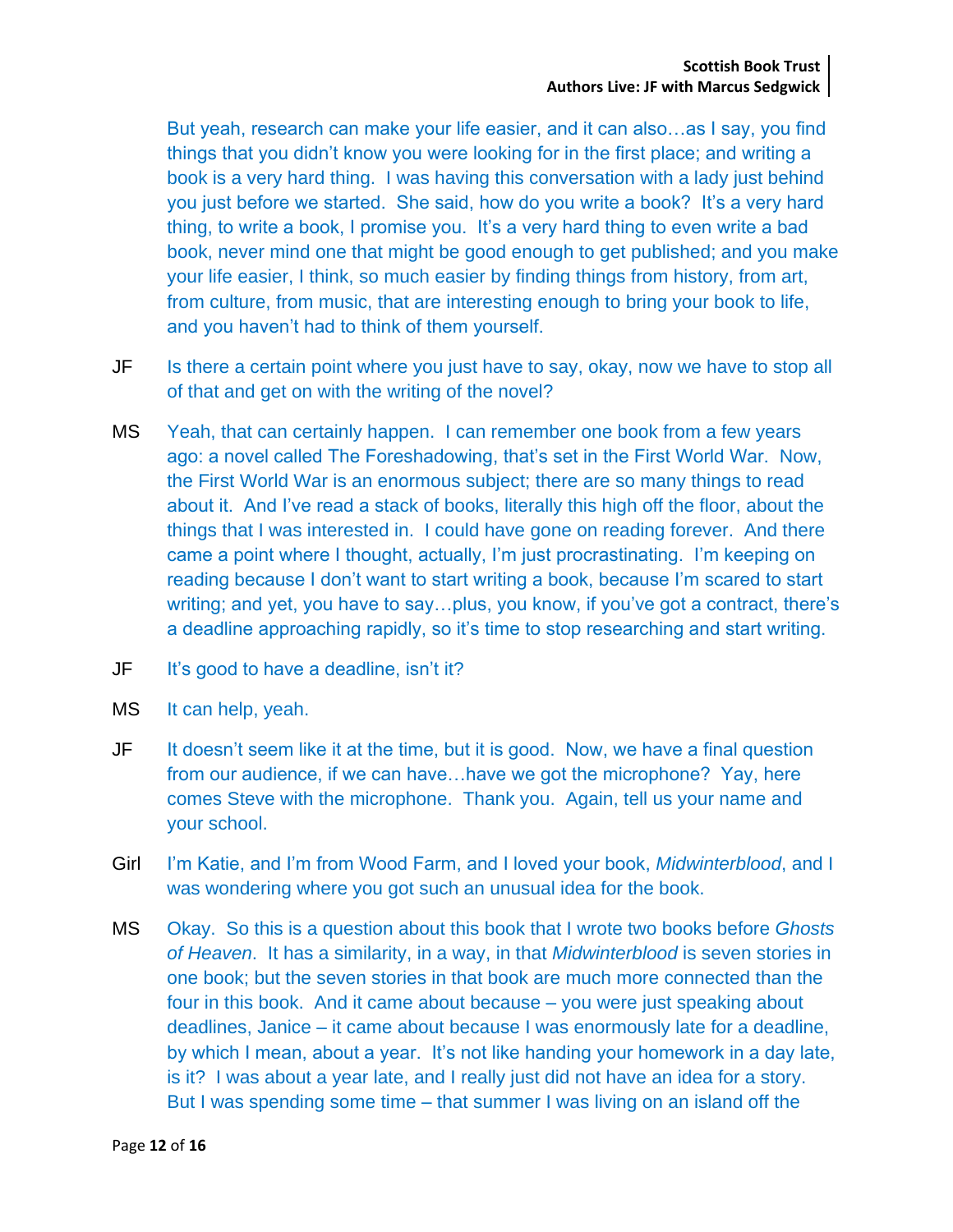coast of Sweden, outside a city called Gothenberg – and one day I took the train from Gothenberg over to Stockholm to meet a friend of mine who was living in Stockholm, and we went to this art gallery to see this painting, and…Katie, isn't it? Katie, you'll know the painting I'm talking about, because it's in the book. This painting is an enormous thing; it's as wide as the studio we're sitting in. It's a huge work of art that shows a sacrifice from Swedish prehistory. They're about to kill their own king because they have famine, they have hunger, they have disease, and they think sacrificing their own king will bring food and safety and health back to the tribe.

And I saw this painting, and I stood in front of it, and I just went, wow! I want to write a book about this painting. But I didn't think…I thought it would be too boring just to tell that story that you could see in that painting, and so what I did instead was to tell the story seven times in seven different ages, but in that book, all on the same island. So all the stories take place on the same island, and we meet these two characters who reincarnate through the years as they try and meet and re-meet down the ages. So there, as briefly as I can make it, is where *Midwinterblood* came from.

- JF And can I ask you, Katie, what was it about the book that you loved so much? If you could speak into that.
- Girl Just that it was really unusual.
- JF Yeah?
- Girl I just really liked it.
- JF Fantastic.
- MS That makes me very happy to hear that, because I think, to hear someone say, I liked it because it was unusual…
- JF Yeah.
- MS …because that's exactly what I wanted to read when I was young. It's still what I want to read, now. I don't...it's so boring to read what we know.
- JF Yeah.
- MS You know, I think we should be trying to push ourselves and find, explore new things. So it really makes me happy when you use a word like that, Katie.
- JF Hurray! Well, Katie looks happy; you're happy; it's going well, so far. And I wonder, that moment you said you were standing in front of that huge painting – I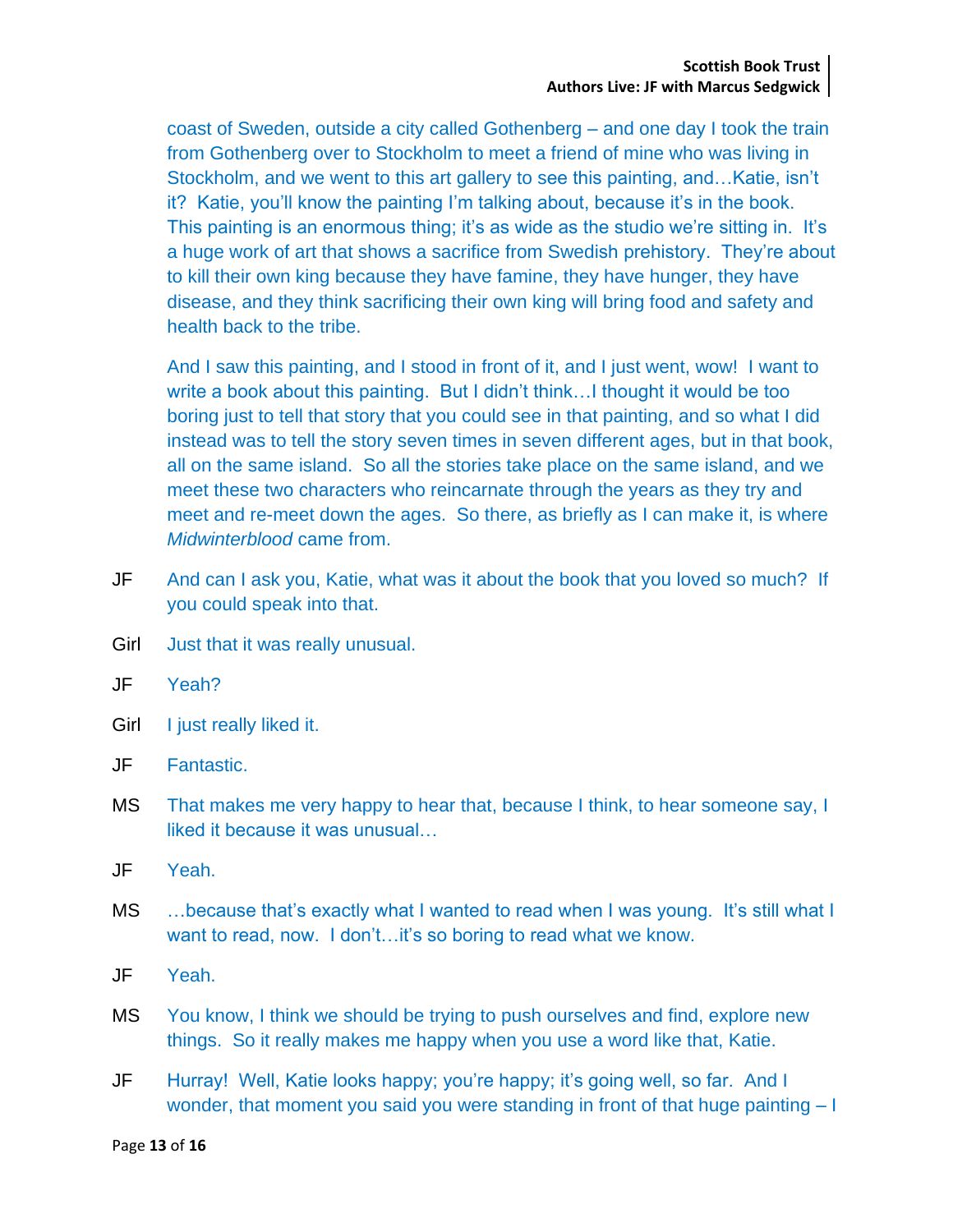want to write about it – then you come up with the idea of seven ways. Is that like a light bulb moment, you know, that whole cliché of the light bulb?

- MS Yeah.
- JF Or does it take longer than that?
- MS Yeah. The cliché light bulb thing is interesting, because that's the only time in my writing career that that has ever happened to me. Normally it's a very slow process. In this case, as I said, I had this idea about writing a book about spirals when I was 19. I wasn't even a writer then; I never even thought I was going to be a writer. It took 30-something years to get to that point, to write this book. With *Midwinterblood* the day after I'd gone to see the painting, I was back home on my island, cycling round the island – no cars: very nice place to be – cycling round the island, and it was, just literally, bang: I'm going to do it seven times. And this got me out of a massive hole. I didn't finish, really, the story that I was saying – I was so late for my deadline – but it meant I was able to write that book so fast that a month later I had delivered the full book.
- JF So cycling is good for inspiration?
- MS It's very good, yeah.
- JF Getting away from your desk.
- MS Yeah, yeah.
- JF Actually, I'm sure that's true.
- MS That's true, yeah, yeah.
- JF Thank you very much for those questions really brilliant and thank you very much for getting in touch via Twitter. I've got some to relay to you, Marcus, from St Margaret's Academy.
- MS Okay.
- JF Thank you very much. Hello, St Margaret's. Very, very simple: we've already answered in terms of some of your favourite writers.
- MS Yes.
- JF It's just a simple question: is there one favourite book? I mean, if you were on a desert island with the one book…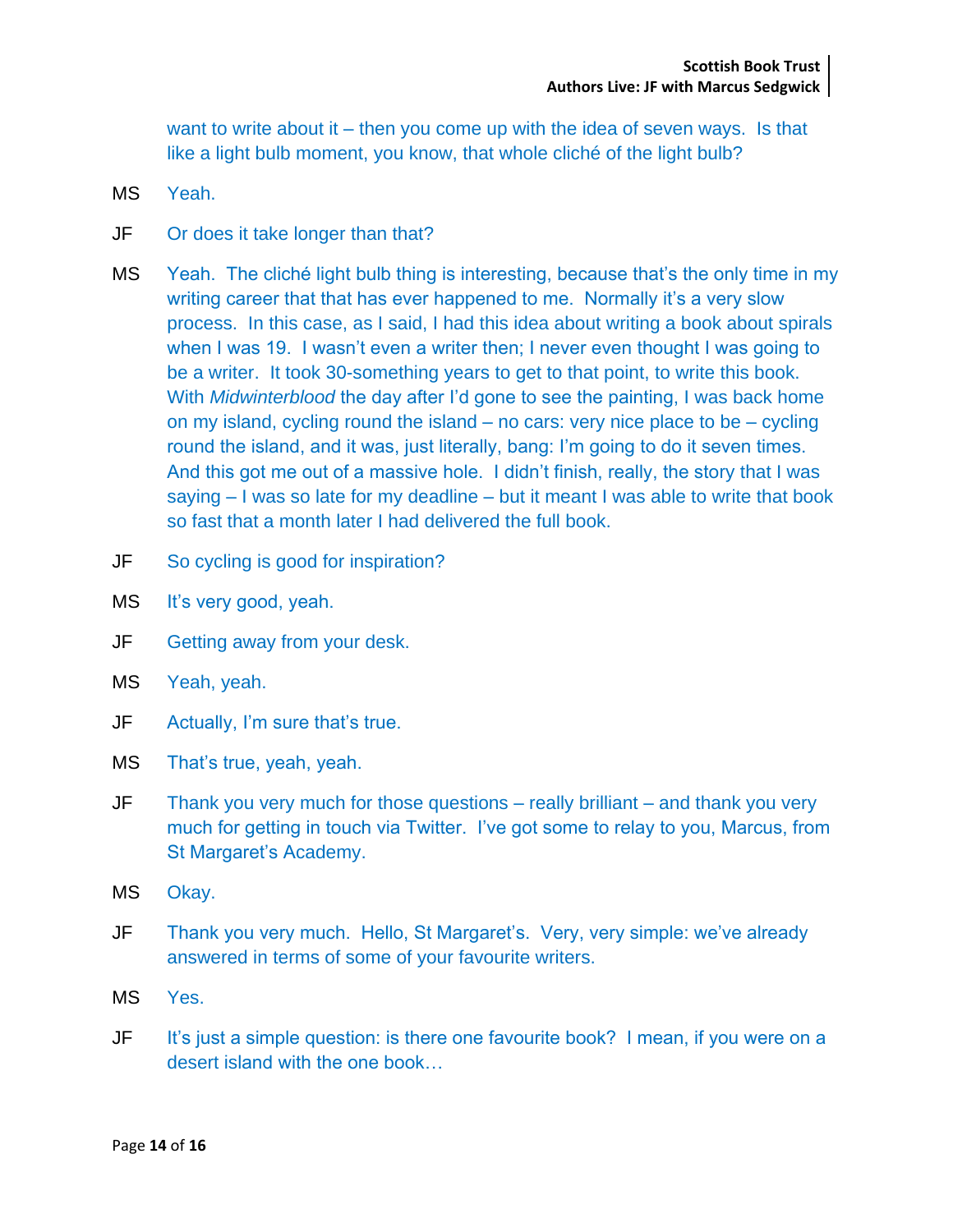- MS Yeah. I hate to be painfully obscure, but I'm going to be painfully obscure. My favourite book is called *The Magic Mountain*. It's by a German writer called Thomas Mann. It was published in 1927, I think, from memory – somewhere in the mid-20s, anyway – it's 700 pages long. The first time I finished it, I went straight back to the beginning and started reading it again.
- JF Wow!
- MS And if I could just…if I was forced to only read one book ever again, it would just be that book.
- JF And why?
- MS Why? Oh, that's a tough question. It's an enormous book about all sorts of things. It's about a young man…in the first part, it's 1907 the book starts in. He goes to visit his cousin in a hospital. His cousin is in hospital. In those days tuberculosis was very common; people would go up to the high mountains because they thought the high mountain air was good for the lungs. So people who had tuberculosis, had problems with their lungs…and he goes to visit his cousin, who is suffering from a little bit of tuberculosis, and he thinks he's going to stay for three weeks, and he ends up staying for seven years. And the book is the seven years that he spends there, and it's just mind-blowing.
- JF And it sounds to me, possibly, that that book, you not only love it, but it might have had an influence on you, in terms of the ambition and the scale…
- MS Yeah…
- JF …the different subjects you're covering, and the years involved, maybe.
- MS Yeah. I mean, it's one of those books, the ambition…you always have the ambition to write the best book you possibly can. I think that it's one of the greatest masterpieces of world literature. I would never dream to think I could write something like that. It's one of those books you just wish you had written, and know you never will, but it doesn't stop you trying.
- JF I think you're doing a very good job. Rachel and Jay, via Twitter, hello. Now, you've covered this, again, in a way, but…which is, where do you get your ideas for your books from? But it sounds to me like – I mean, you mentioned there you were at a gallery – it sounds to me you're somebody who enjoys different aspects of life, not just reading, and that maybe you get inspiration from all of that?
- MS Yeah. No, I mean, it's a very good question. It's a question you get asked a lot, as a writer, obviously, and the simple, one-word answer to where do you get your